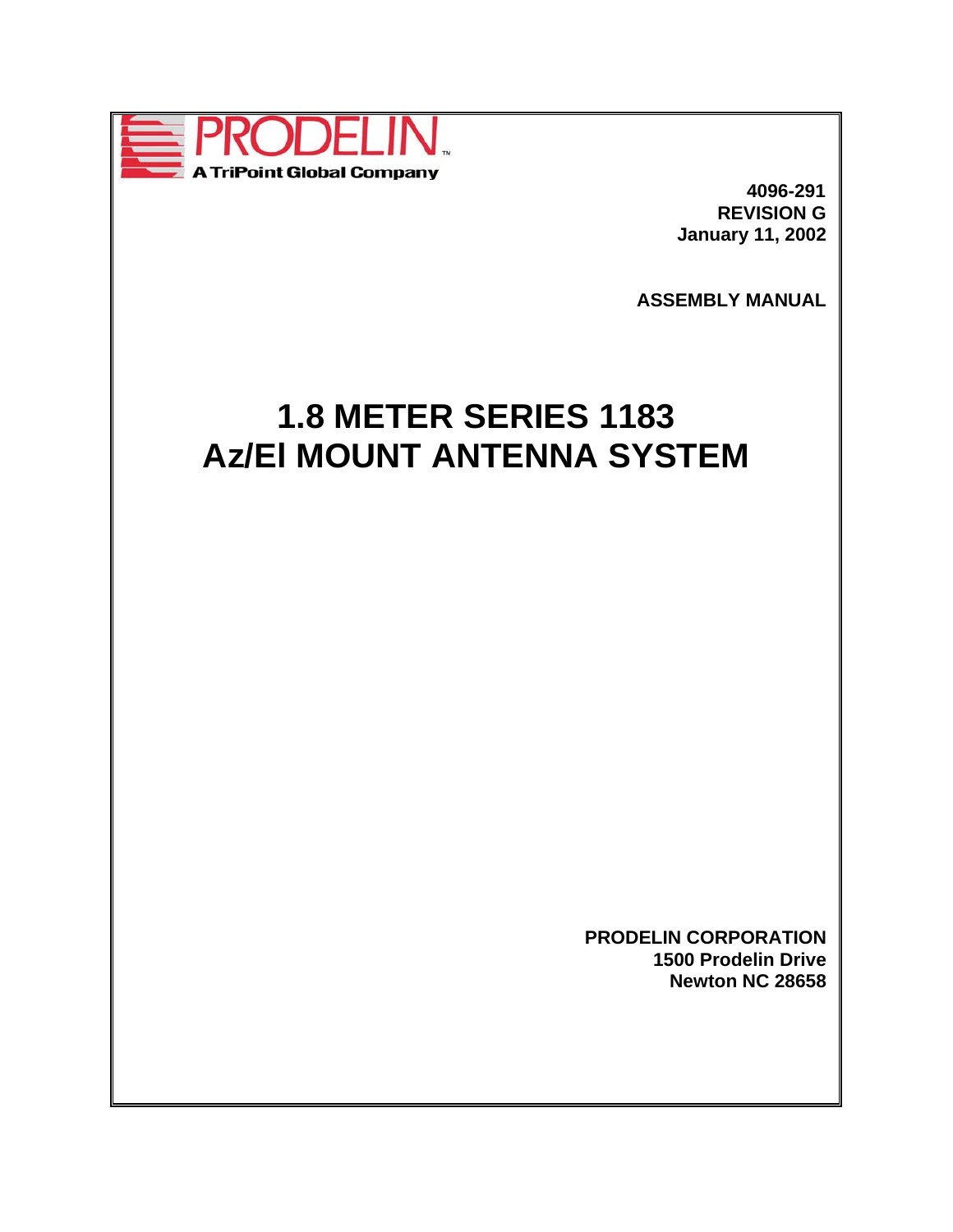|              | <b>1.8 METER SERIES 1183</b><br>Az/EI MOUNT ANTENNA SYSTEM               |             |                 |
|--------------|--------------------------------------------------------------------------|-------------|-----------------|
| G            | <b>Revised Manual Description</b>                                        | 11/16/04    |                 |
| F            | <b>Revised Address</b>                                                   | 1/11/02     | <b>RAH</b>      |
| E            | <b>Updated Manual</b>                                                    | 08/03/98    | <b>PGW</b>      |
| D            | Revised Canister assembly per ECN 1837                                   | 7/14/98     | <b>PGW</b>      |
| $\mathsf{C}$ | Revised antenna asm parts list, It. 8&9 were qty of 2, Updated<br>manual | 06/10/97    | P.G.W.          |
| B            | Added revision page & changed P/N for item #7                            | 03/31/95    | R.F.            |
|              | <b>Original Release</b>                                                  | 11/20/92    | R.F.            |
| REV.         | <b>DESCRIPTION</b>                                                       | <b>DATE</b> | <b>APPROVED</b> |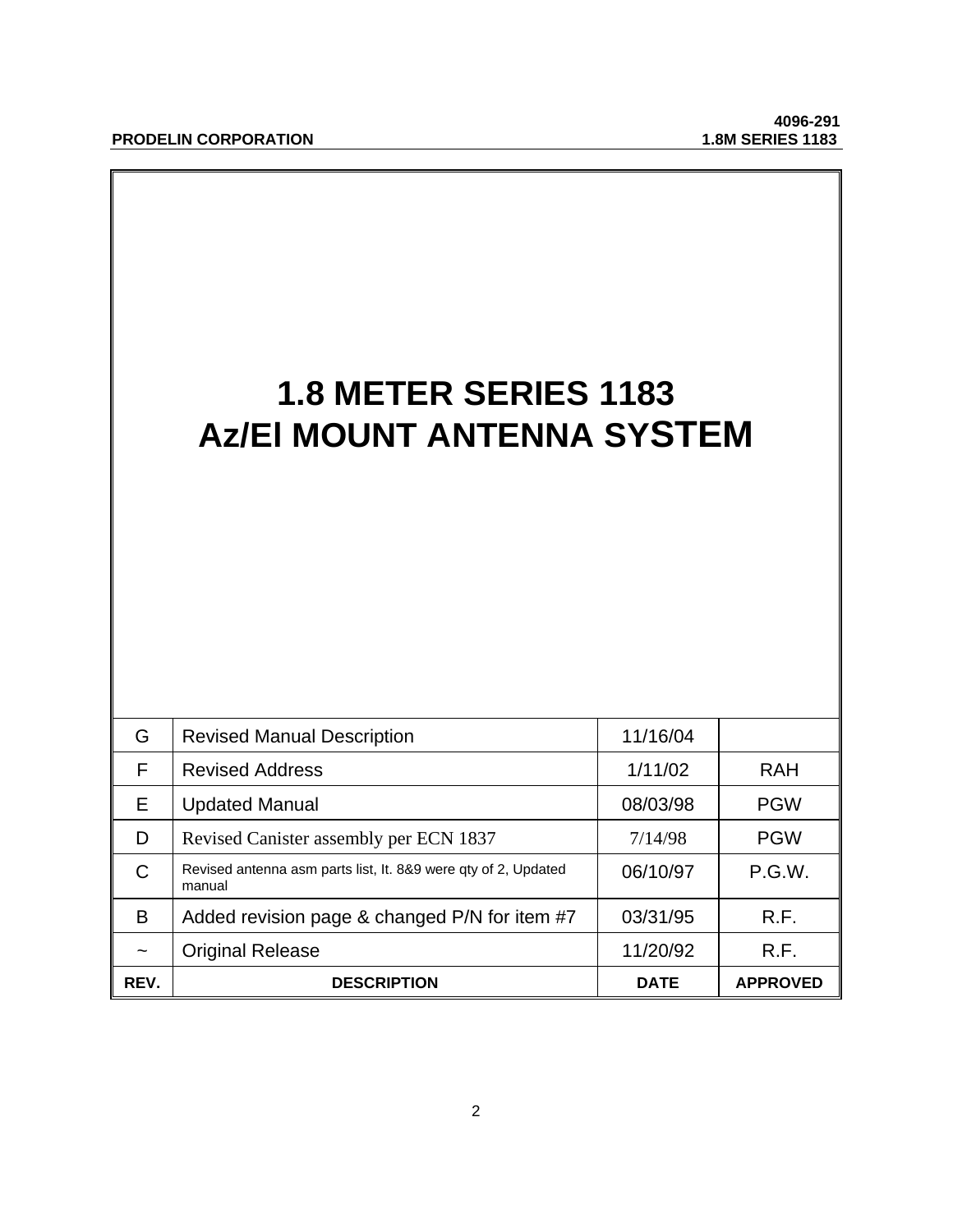#### **1.8M SERIES 1183 ANTENNA SYSTEM**

### **TABLE OF CONTENTS**

# **SECTION TITLE I GENERAL INFORMATION 1.0 Introduction 1.1 Unpacking And Inspection 1.2 Freight Damage 1.3 Missing Or Damaged Material 1.4 Suggested Tool List 1.5 Mechanical Alignment Tools 1.6 Site Selection 1.7 Suggested Mast & Foundation II** ANTENNA SYSTEM **2.0 Antenna Assembly III** FEED SUPPORT **3.0 Feed Support Assembly IV ANTENNA POINTING 4.0 Alignment To Satellite V** MAINTENANCE **5.0 Maintenance Overview 5.1 Periodic Inspection 5.2 Reflector 5.3 Mount And Reflector Support 5.4 Feed System**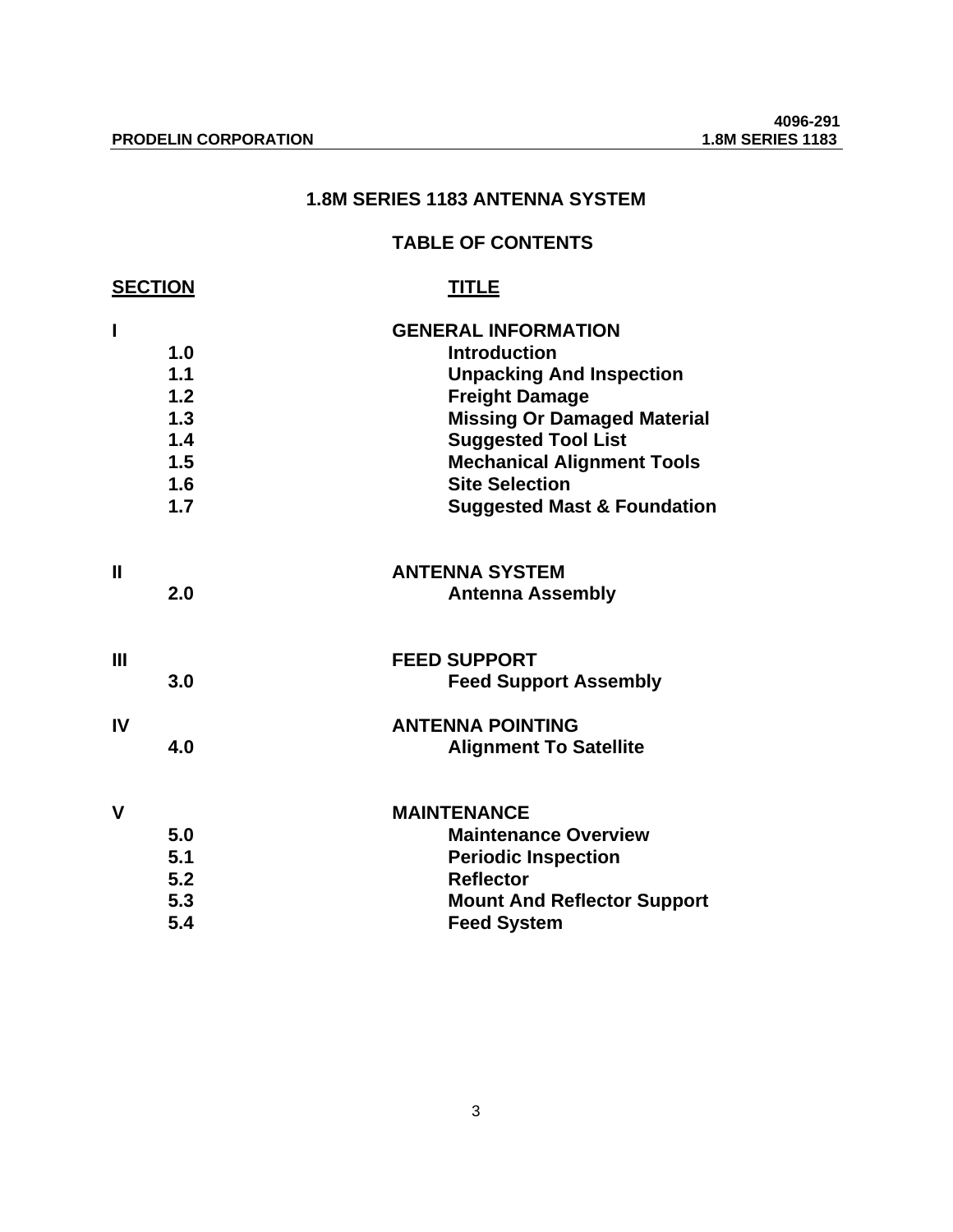### **PRODELIN CORPORATION**

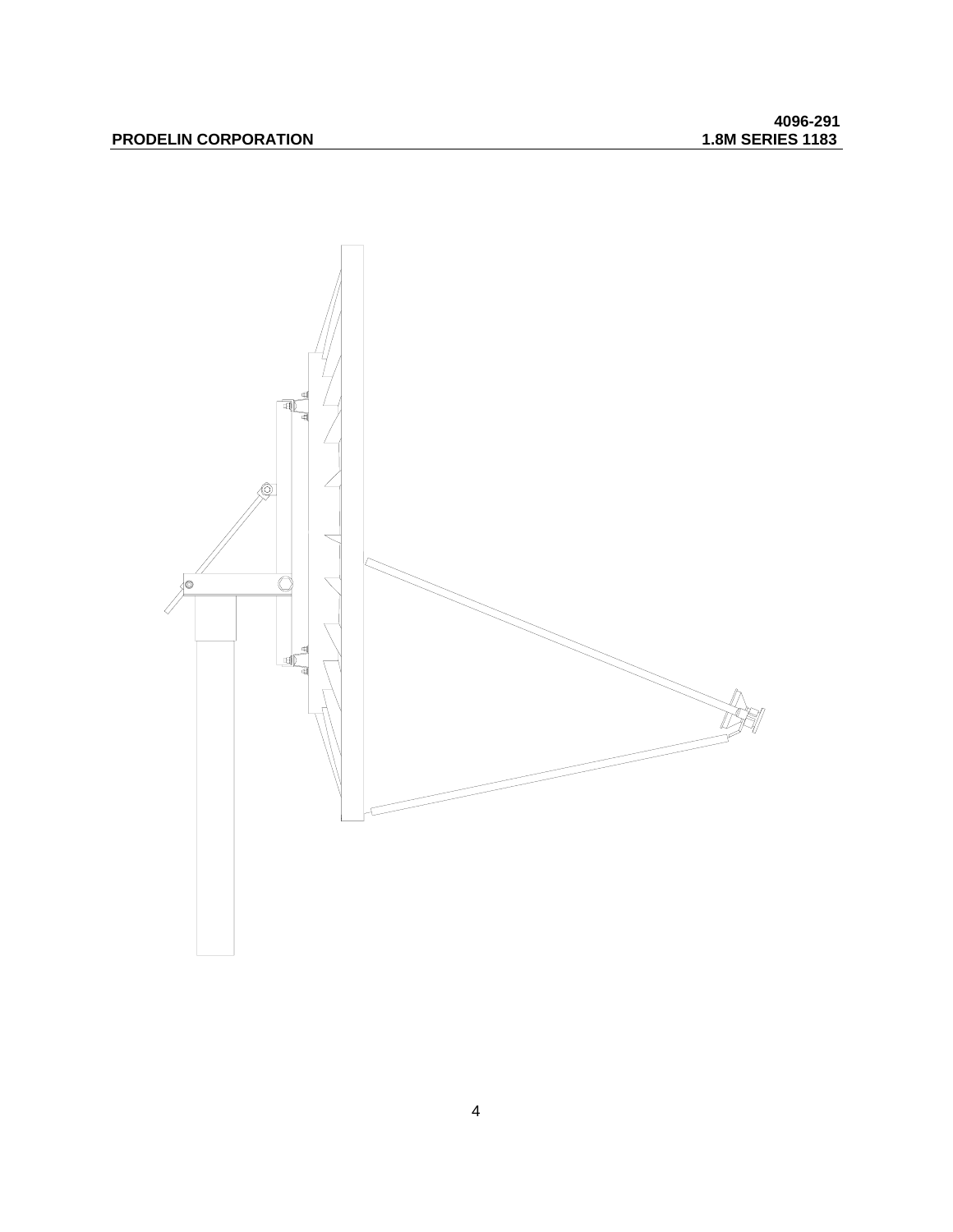### **SECTION I GENERAL INFORMATION**

### **1.0 INTRODUCTION**

This manual describes the assembly and installation of Prodelin's 1.8M antenna system with an Az/El mount (series number 1183). The Prodelin 1.8M is a rugged, reliable antenna system, which will operate with high efficiency and at the same time successfully withstand the effects of the environment. The basic 1.8 meter antenna consists of an offset reflector, reflector support, feed support structure and Az/El positioner.

These instructions are listed by sections that cover all areas of assembly and installation. Additional sections are included in the manual to provide information on antenna alignment to the satellite and maintenance.

### **1.1 UNPACKING AND INSPECTION**

The antenna containers should be unpacked and inspected at the earliest date to ensure that all material has been received and is in good condition. A complete packing list for each major component is supplied.

### **1.2 FRIEGHT DAMAGE**

Any damage to materials while in transit should be immediately directed to the freight carrier. He will instruct you on matters regarding any freight damage claims.

### **1.3 MATERIAL - MISSING OR DAMAGED**

Any questions regarding missing or damaged materials that is not due to the freight carrier should be directed to Prodelin's Customer Service Department at:

> **PRODELIN CORPORATION 1500 Prodelin Drive Newton NC 28658 USA (828) 464-4141**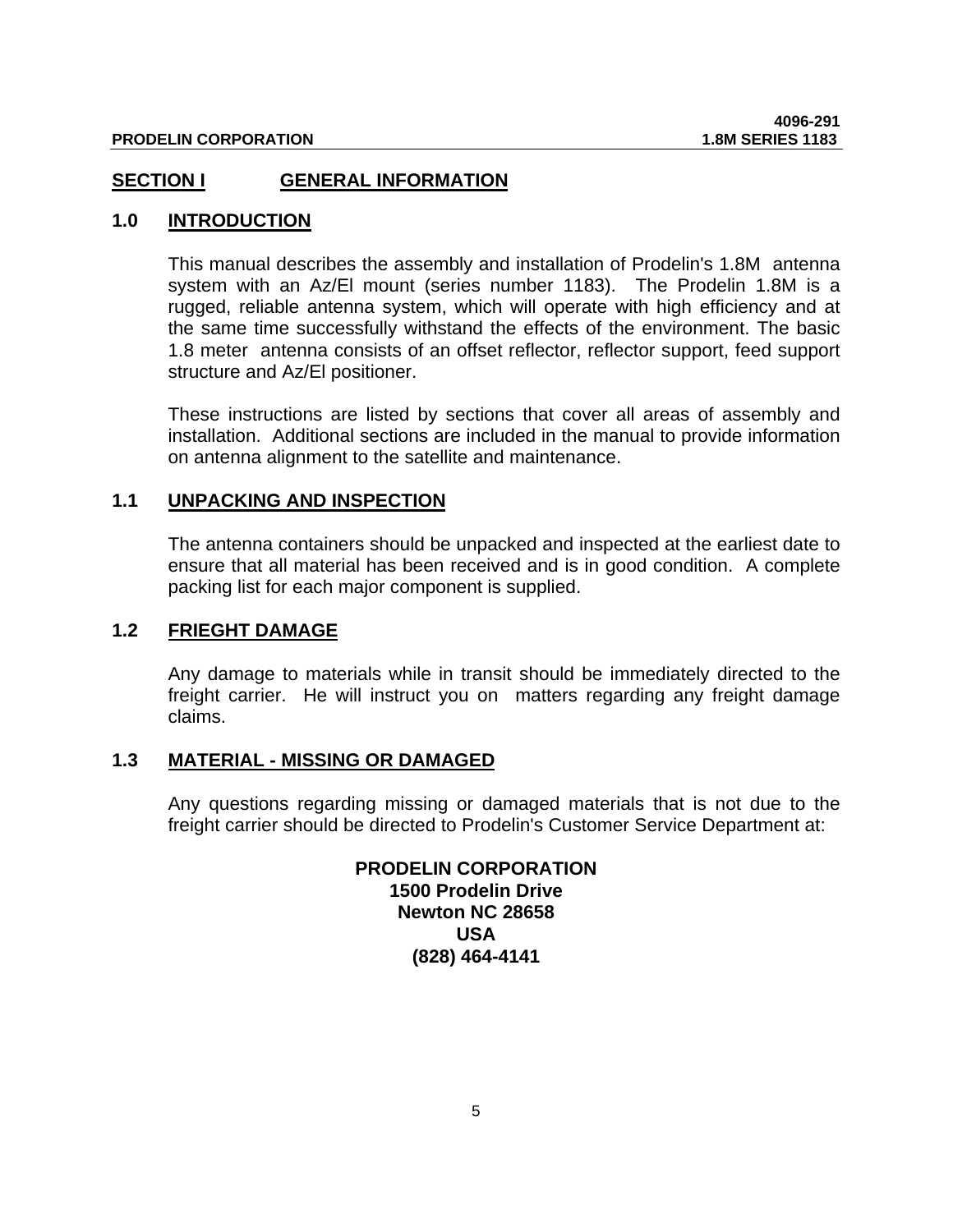### **1.4 SUGGESTED TOOL LIST**

The following tools are suggested for the antenna installation.

| <b>HARDWARE SIZE</b> | <b>SAE WRENCH</b><br><b>SIZE</b> | <b>METRIC WRENCH</b><br><b>SIZE</b> | <b>MAXIMUM REC.</b><br><b>TORQUE</b> |
|----------------------|----------------------------------|-------------------------------------|--------------------------------------|
| <b>1/4" BOLT</b>     | 7/16"                            | 11mm                                | 49 in-Ibs                            |
| <b>5/16" BOLT</b>    | 1/2"                             | $13 \text{ mm}$                     | 12 ft-lbs                            |
| <b>3/8" BOLT</b>     | 9/16"                            | <b>14 mm</b>                        | 20 ft-lbs                            |
| <b>1/2" BOLT</b>     | 3/4"                             | <b>20 mm</b>                        | 45 ft-lbs                            |
| <b>5/8" NUT</b>      | 15/16"                           | 24 mm                               | 70 ft-lbs                            |
| 1" BOLT              | $1 - 1/2"$                       | <b>38 mm</b>                        | 220 ft-lbs                           |

### **1.5 MECHANICAL ALIGNMENT TOOLS**

The following tools are suggested for the initial alignment to the satellite.

- 1) COMPASS
- 2) INCLINOMETER
- 3) 10" CRESCENT WRENCH
- 4) SCREWDRIVER, STANDARD BLADE

### **1.6 SITE SELECTION**

In order to achieve maximum performance of your antenna system, it is important to select the correct location for the antenna. The following guidelines should be observed when selecting a site for the installation.

- 1. The line of site to the satellite should be clear of any obstructions, such as trees or buildings.
- 2. The site should be relatively flat and level for ease of installation and access to the antenna.
- 3. The site should be checked for underground obstruction, such as buried cables or pipes.
- 4. All local building codes should be adhered to (i.e. grounding, foundation requirements, zoning rules, setbacks, etc.).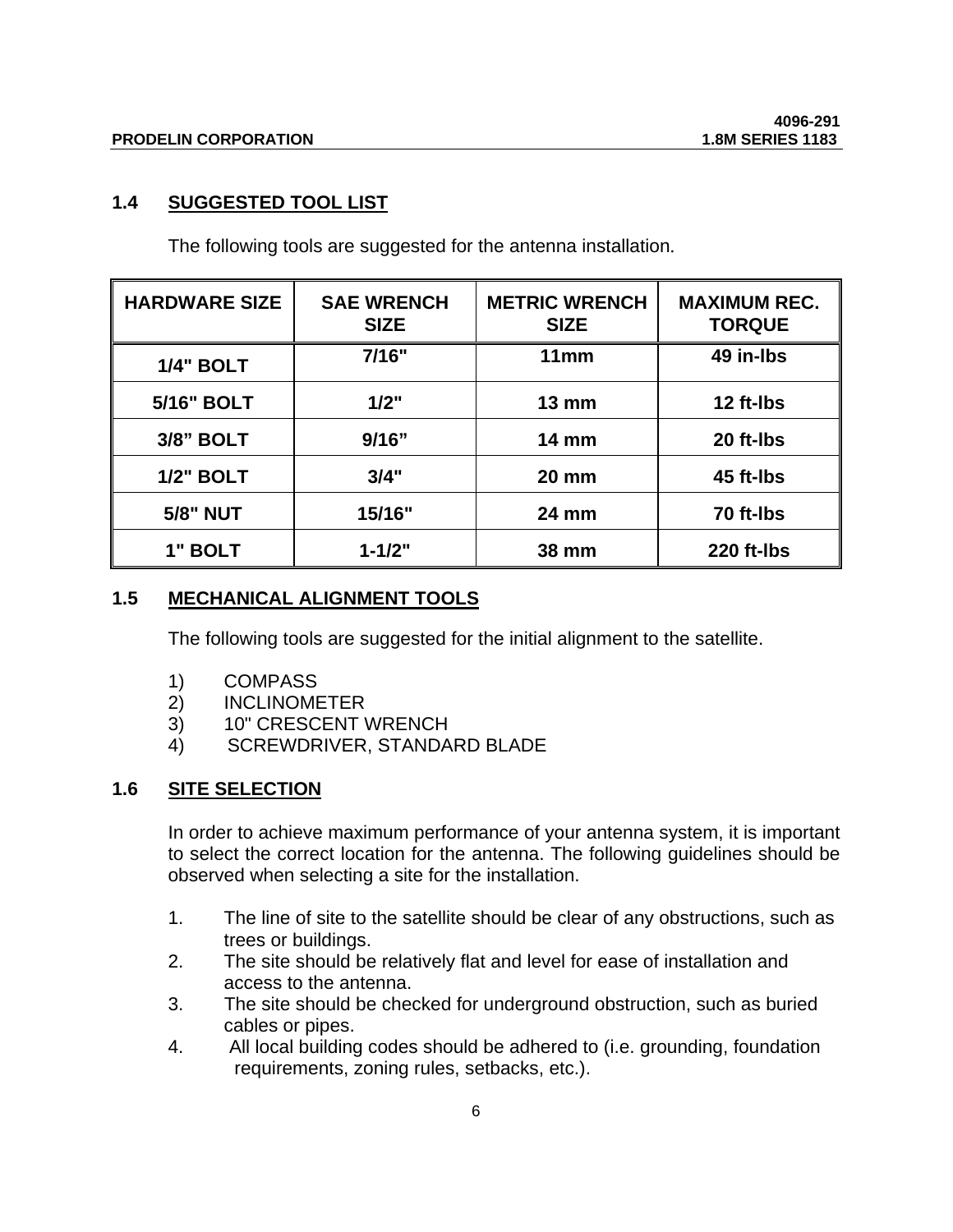### **1.7 SUGGESTED MAST & FOUNDATION**

The required interface from the foundation to the mount is 3.5" schedule 40 pipe (4.0" or 10.16 cm O.D.). A suggested in-ground foundation is shown in Figure 1.



#### **NOTES:**

- 1. 2 x 2 x 1/4 HRS Angle and schedule 40 pipe should conform with ASTM A36 and ASTM A53 Type E and S Grade B.
- 2. All concrete should conform to building code standards and have a minimum compressive strength of 3000 PSI at 28 days. (Per ACI-318-77)
- 3. Soil bearing capacity should be no less than 2000 PSF.
- 4-. Concrete should be poured against undisturbed soil.
- 5. Allow concrete 24 hours set time before installation of antenna.
- 6. The antenna should be properly grounded to meet applicable local codes.
- 7. Minimum depth as shown or extend to local frost line.

**(PRODELIN CORPORATION DOES NOT REPRESENT OR WARRANT THAT ANY PARTICULAR DESIGN OR SIZE OF FOUNDATION IS APPROPRIATE FOR ANY LOCALITY OR EARTH STATION INSTALLATION.)**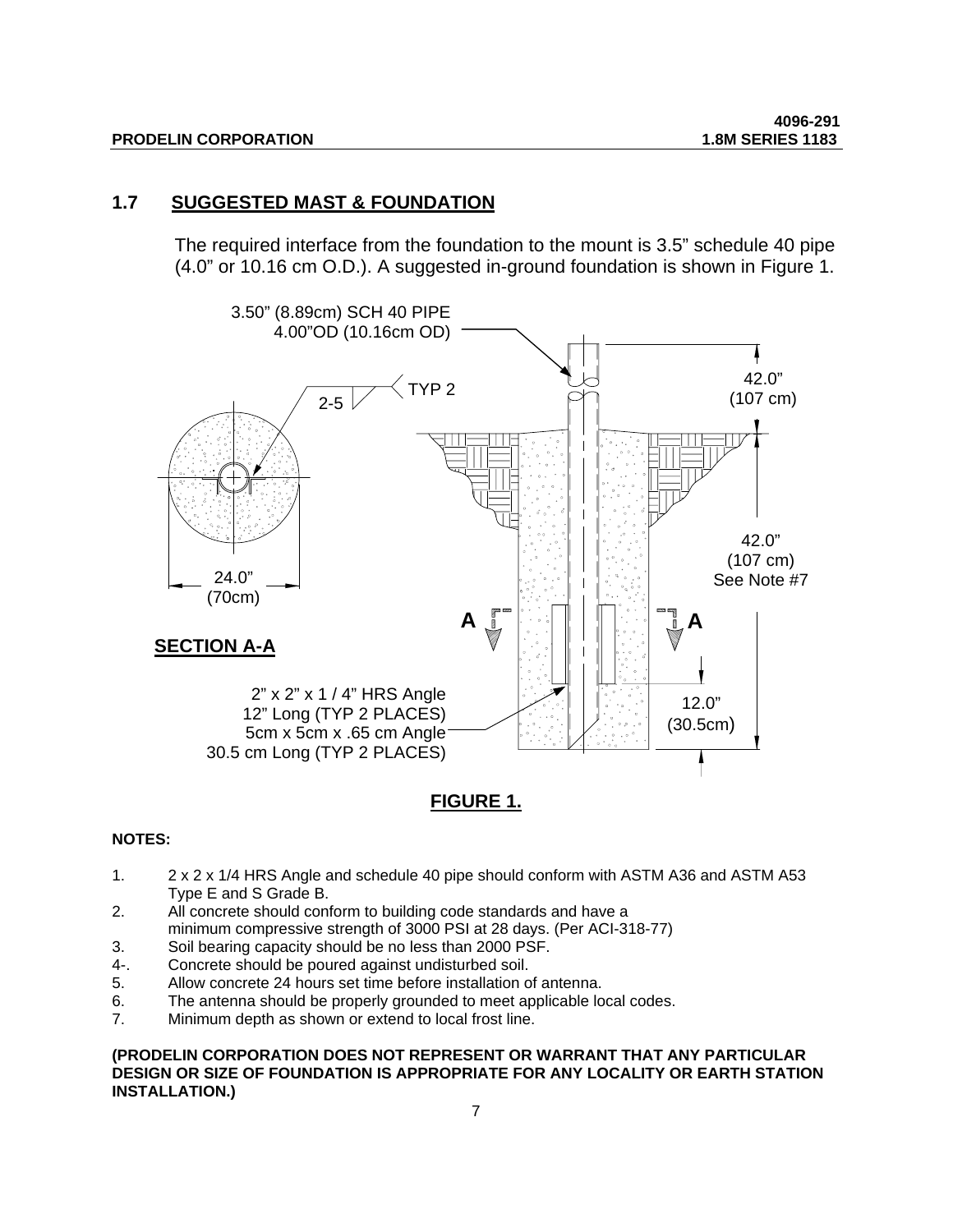## PRODELIN CORPORATION **1.8 SERIES 100 SERIES 1183**

Ħ.

# **SECTION II ANTENNA ASSEMBLY**

| <b>PARTS LIST - 1.8M ANTENNA ASSEMBLY</b> |                 |                                           |                |
|-------------------------------------------|-----------------|-------------------------------------------|----------------|
| <b>ITEM</b>                               | <b>PART NO.</b> | <b>DESCRIPTION</b>                        | <b>QTY</b>     |
| $\mathbf{1}$                              | 0179-191        | <b>1.8M REFLECTOR</b>                     | 1              |
| $\overline{2}$                            | 0181-452        | <b>CANISTER &amp; POSITIONER ASSEMBLY</b> | $\mathbf 1$    |
| 3                                         | 0211-417        | <b>REFLECTOR CROSS ARMS</b>               | $\overline{2}$ |
| $\overline{4}$                            | 8043-014        | 1 / 2" x 1.50" CARRIAGE BOLT              | $\overline{4}$ |
| 5                                         | 8104-007        | 1 / 2" HEX NUT                            | 4              |
| 6                                         | 8202-043        | 1/2" LOCK WASHER                          | $\overline{4}$ |
| $\overline{7}$                            | 8201-043        | 1/2" WASHER                               | $\overline{4}$ |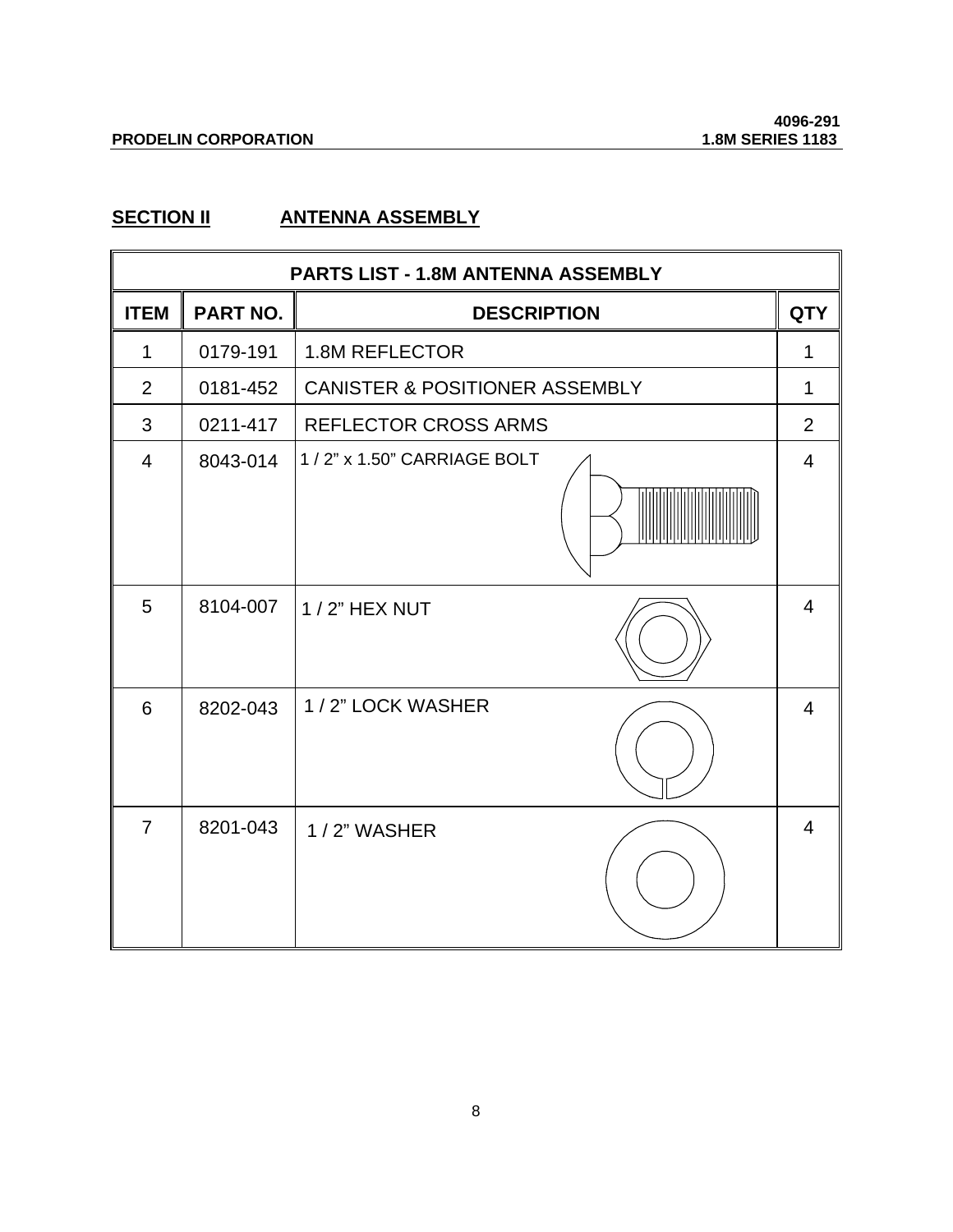### **PRODELIN CORPORATION**

| PARTS LIST - CONTINUED |          |                      |                |
|------------------------|----------|----------------------|----------------|
| <b>ITEM</b>            | PART NO. | <b>DESCRIPTION</b>   | <b>QTY</b>     |
| 8                      | 8032-036 | 3/8" x 4.5" HEX BOLT | $\overline{4}$ |
| 9                      | 8032-040 | 3/8" x 5.0" HEX BOLT | 4              |
| 10                     | 8102-007 | 3 / 8" HEX NUT       | 8              |
| 11                     | 8202-042 | 3/8" LOCK WASHER     | 8              |
| 12                     | 8201-042 | 3 / 8" WASHER        | 16             |

### **CAUTION: During the assembly procedure, the sequence of instructions must be followed. DO NOT TIGHTEN ANY HARDWARE UNTIL INSTRUCTED.**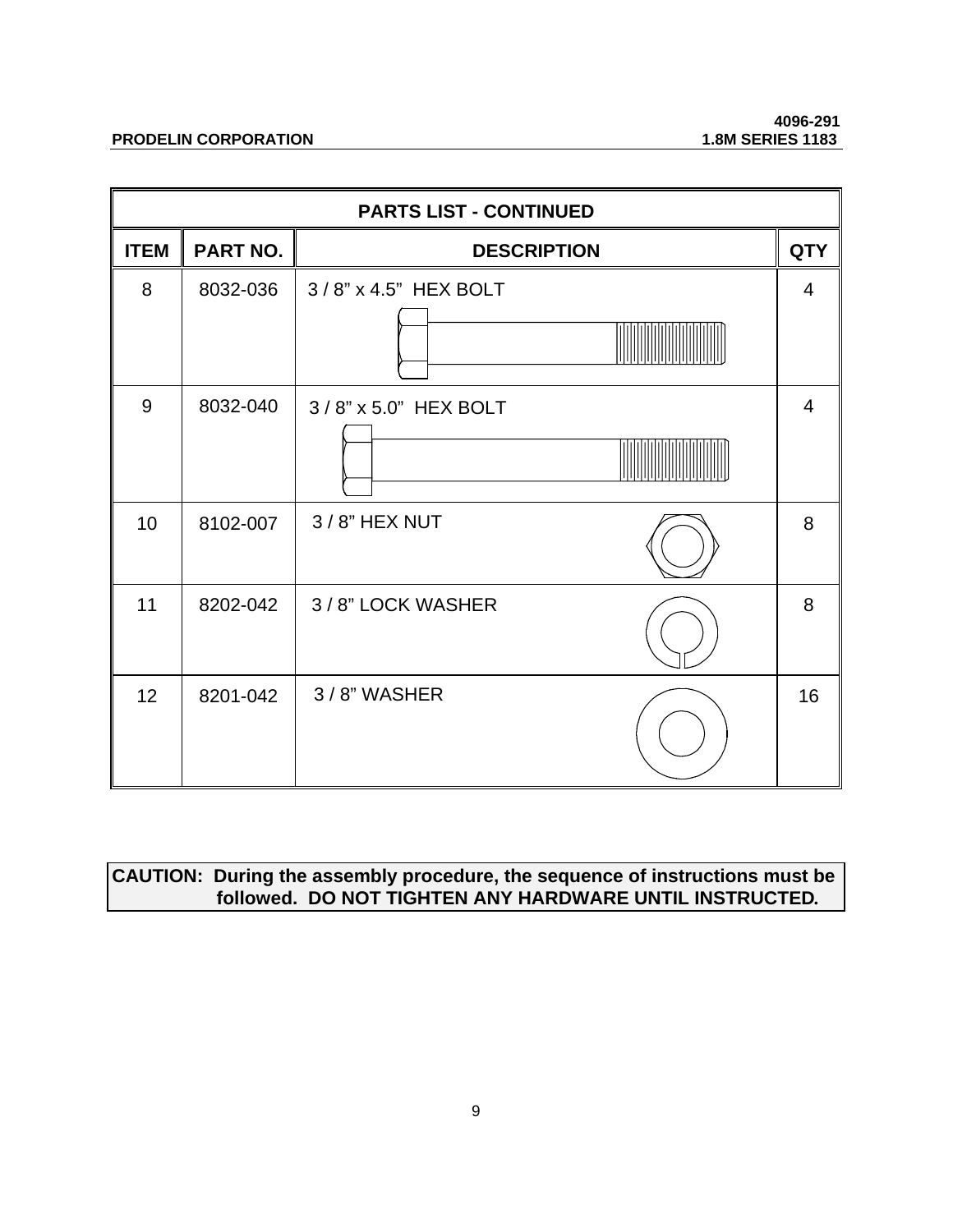### **2.0 ANTENNA ASSEMBLY**



### **STEP 1:**

10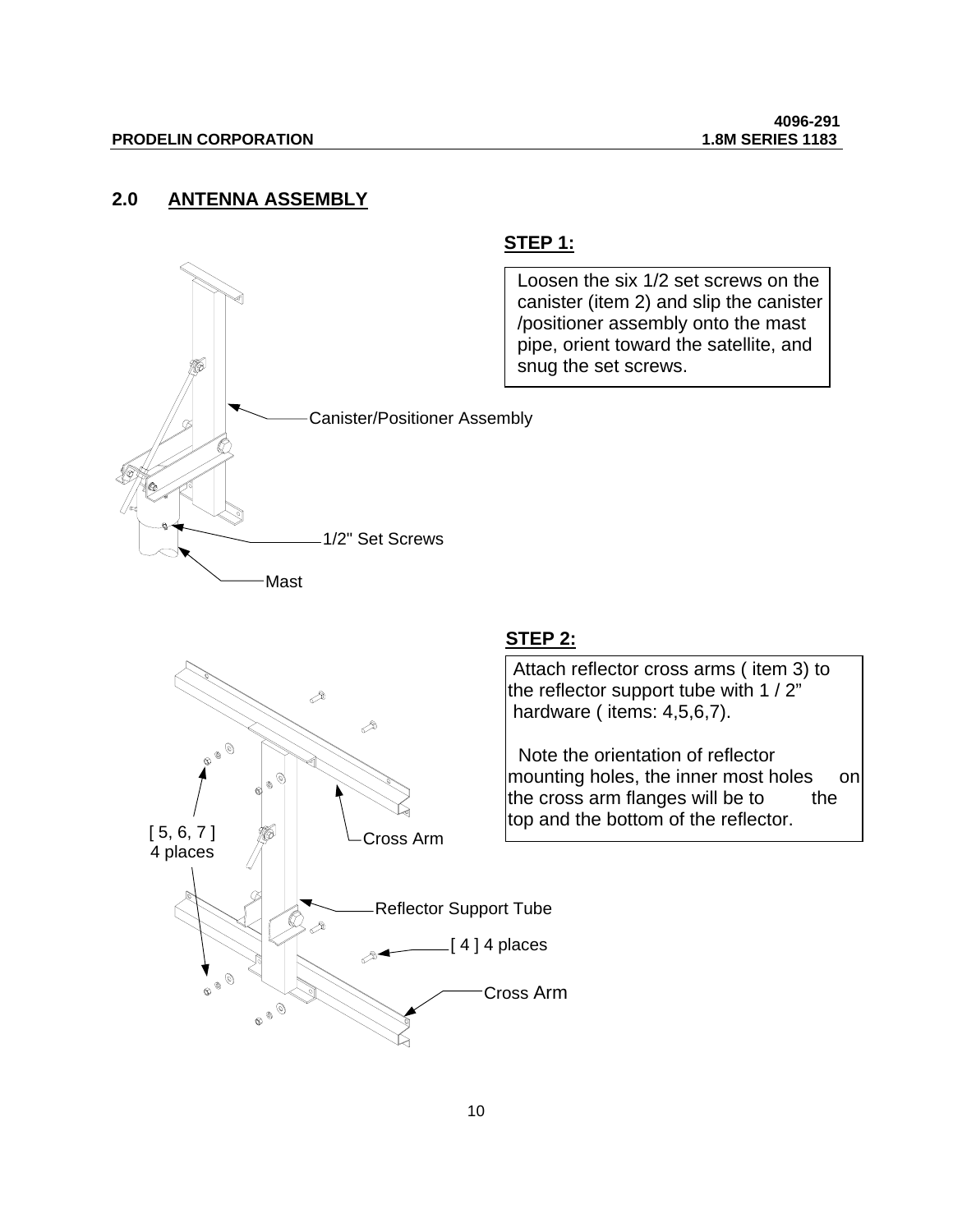

# Top of Reflector Cross Arm ( TOP ) Cross Arm ( BOTTOM ) [ 10,11,12 ] 8 places [ 8 ] [ 9 ]

### **STEP 3:**

 Locate the top of the reflector and insert (2) 5" bolts ( item 9 ) thru top two inner most holes on face of reflector as shown.

### **STEP 4:**

- A). With a person on each side of the reflector, lift the reflector up.
- B). Position the reflector so that the (2) bolts (step 3) pass thru the two inner holes in the top cross arm.
- C). Loosely attach 3/8"" hardware (items,10,11,12). **Note:** the reflector is fully supported at this time.
- D). Insert the (2) remaining 5" bolts (item 9) thru the remaining two holes on top of reflector.
- E). Insert the (4) 4.5" bolts (item 8) thru the four bottom holes in reflector.
- F). Secure with (items 10, 11, 12).
- G). Using the torque specifications on page 6, tighten all reflector and mount hardware.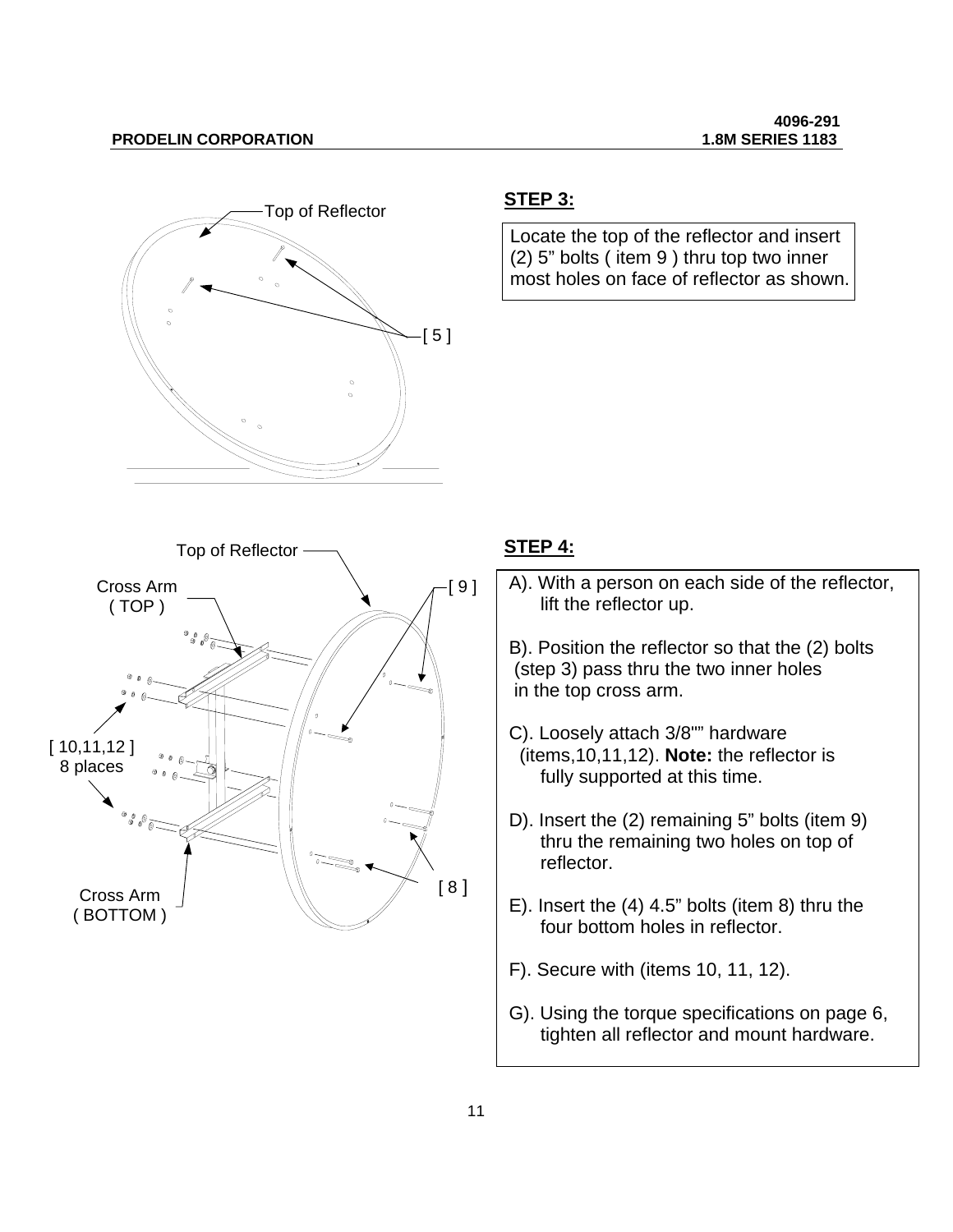# **SECTION III FEED SUPPORT ASSEMBLY**

**These instructions are intended as a general reference for feed support assembly. If your antenna system has specific feed or feed support installation instructions, please refer to them at this time.**

| <b>PARTS LIST - 1.8M FEED SUPPORT</b> |                 |                       |            |
|---------------------------------------|-----------------|-----------------------|------------|
| <b>ITEM NO.</b>                       | <b>PART NO.</b> | <b>DESCRIPTION</b>    | <b>QTY</b> |
| 1                                     | 0176-169        | Feed Rod - Right Hand | 1          |
| $\overline{2}$                        | 0176-170        | Feed Rod - Left Hand  | 1          |
| 3                                     | 0176-171        | Feed Rod - Bottom     | 1          |
| 4                                     | 4080-059        | <b>Feed Bracket</b>   | 1          |
| 5                                     | 4080-060        | <b>Feed Clamp</b>     | 1          |
| 6                                     | <b>VARIES</b>   | 50 Degree Feed Horn   | 1          |
| $\overline{7}$                        | 8031-030        | 5 / 16" x 3.75" Bolt  | 3          |
|                                       |                 |                       |            |
| 8                                     | 8201-041        | 5 / 16" Flatwasher    | 6          |
| 9                                     | 8202-041        | 5 / 16" Lock Washer   | 3          |
| 10                                    | 8101-009        | 5 / 16" Hex Nut       | 3          |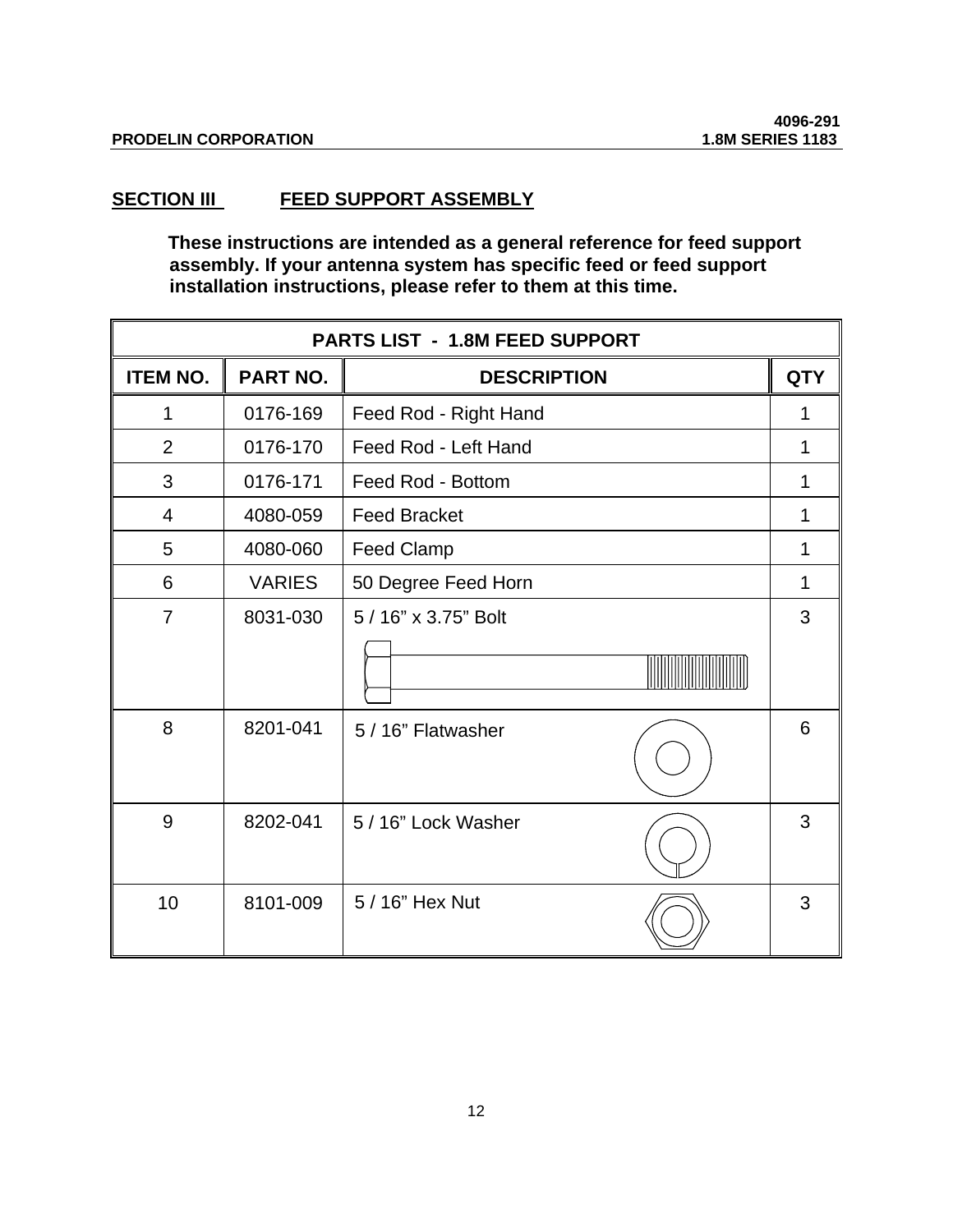### **PRODELIN CORPORATION**

| <b>PARTS LIST - CONTINUED</b> |                 |                      |  |     |
|-------------------------------|-----------------|----------------------|--|-----|
| <b>ITEM</b>                   | <b>PART NO.</b> | <b>DESCRIPTION</b>   |  | QTY |
| 11                            | 8030-006        | 1/4" x .75" Hex Bolt |  | 5   |
| 12                            | 8202-040        | 1/4" Lockwasher      |  | 5   |
| 13                            | 8102-007        | 1/4" Hex Nut         |  | 5   |

| <b>CAUTION:</b> During the assembly procedure, the sequence of instructions must |  |  |
|----------------------------------------------------------------------------------|--|--|
| be followed. Do Not Tighten Any Hardware Until Instructed.                       |  |  |
| Refer to the feed support parts list and the steps shown below.                  |  |  |

## **3.0 FEED SUPORT ASSEMBLY**



# **STEP 1:**

 Attach right and left feed rods to the reflector with (items 7, 9,10 ) and with (2) of ( item 8 ). Do not tighten See Figure 2 and Detail A.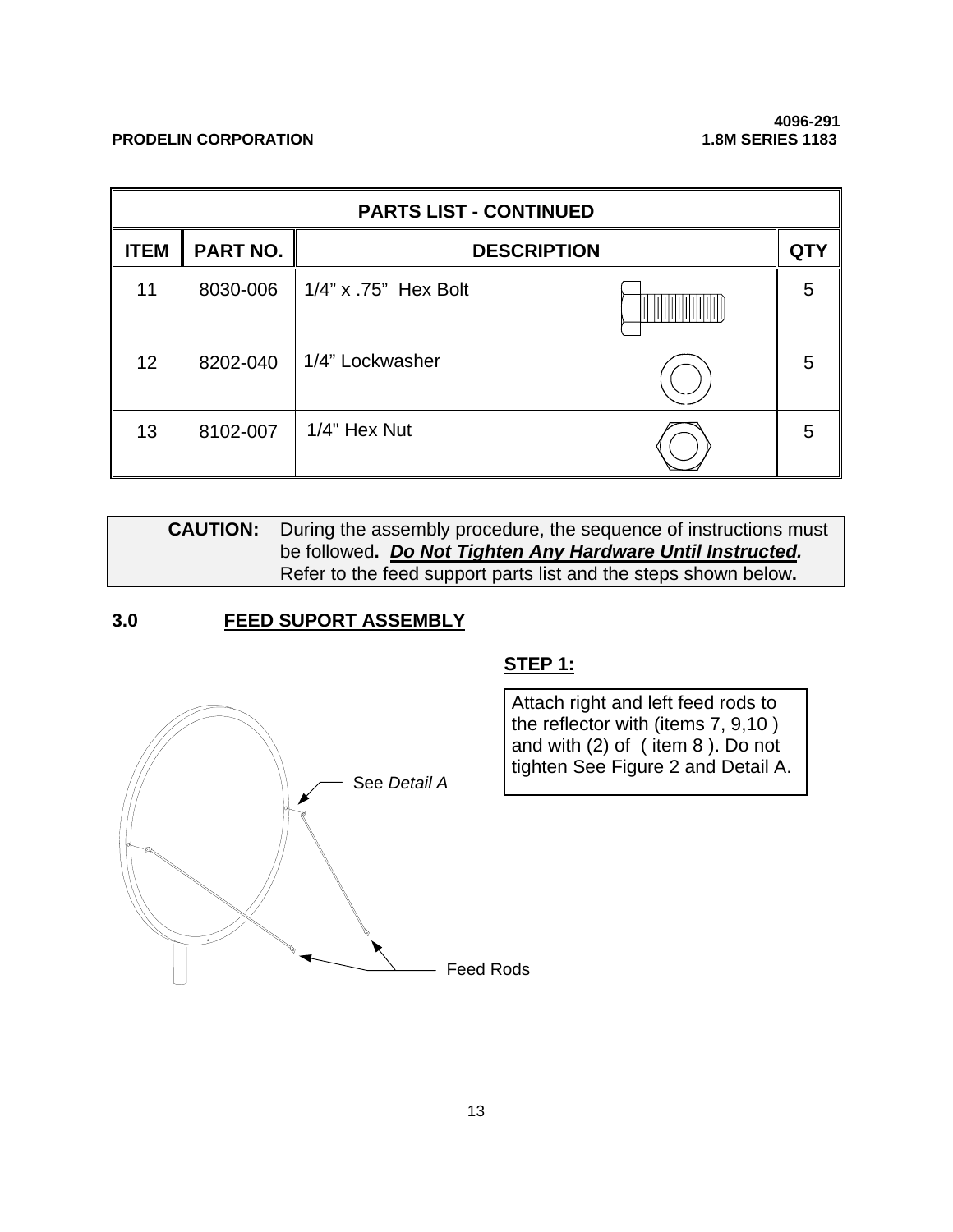

### **STEP 2:**

 Attach the bottom feed rod (item 3) to the bottom of the reflector with (items 7,9,10). and with (2) of (item 8). Do not tighten. See Detail B.



### **STEP 3:**

 Attach the feed bracket (item 4) to the ends of the three feed rods using 1/4" hardware (items 11, 12, 13). Note that the bolts should be inserted from inside the feed bracket, then through the feed rod ends. Securely tighten the six feed rod bolts at this time.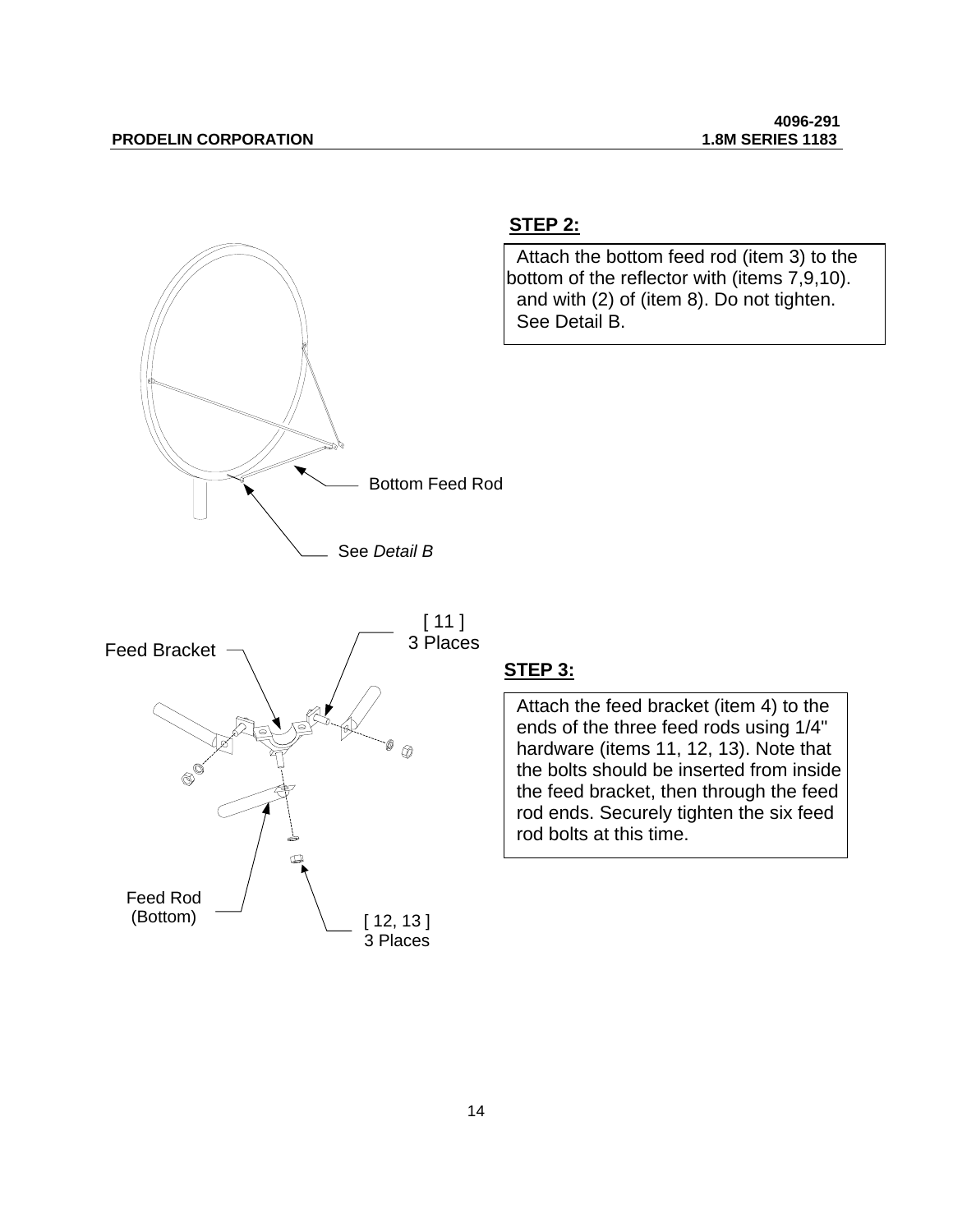

### **STEP 4:**

- A) Assemble the feed horn (item 6) to the LNB (single pole) using the screws provided with the LNB or to the OMT (dual pole) using the o-ring and screws provided by Prodelin.
- B) Place the feed assembly into the saddle of the feed bracket (item 4) as shown, making sure that the shoulder of the feed horn in against the face of the bracket.
- C) Secure all in place with the feed clamp (item 5) and 1/4" hardware (items 11,12,13). Tighten securely.



**FIGURE 2**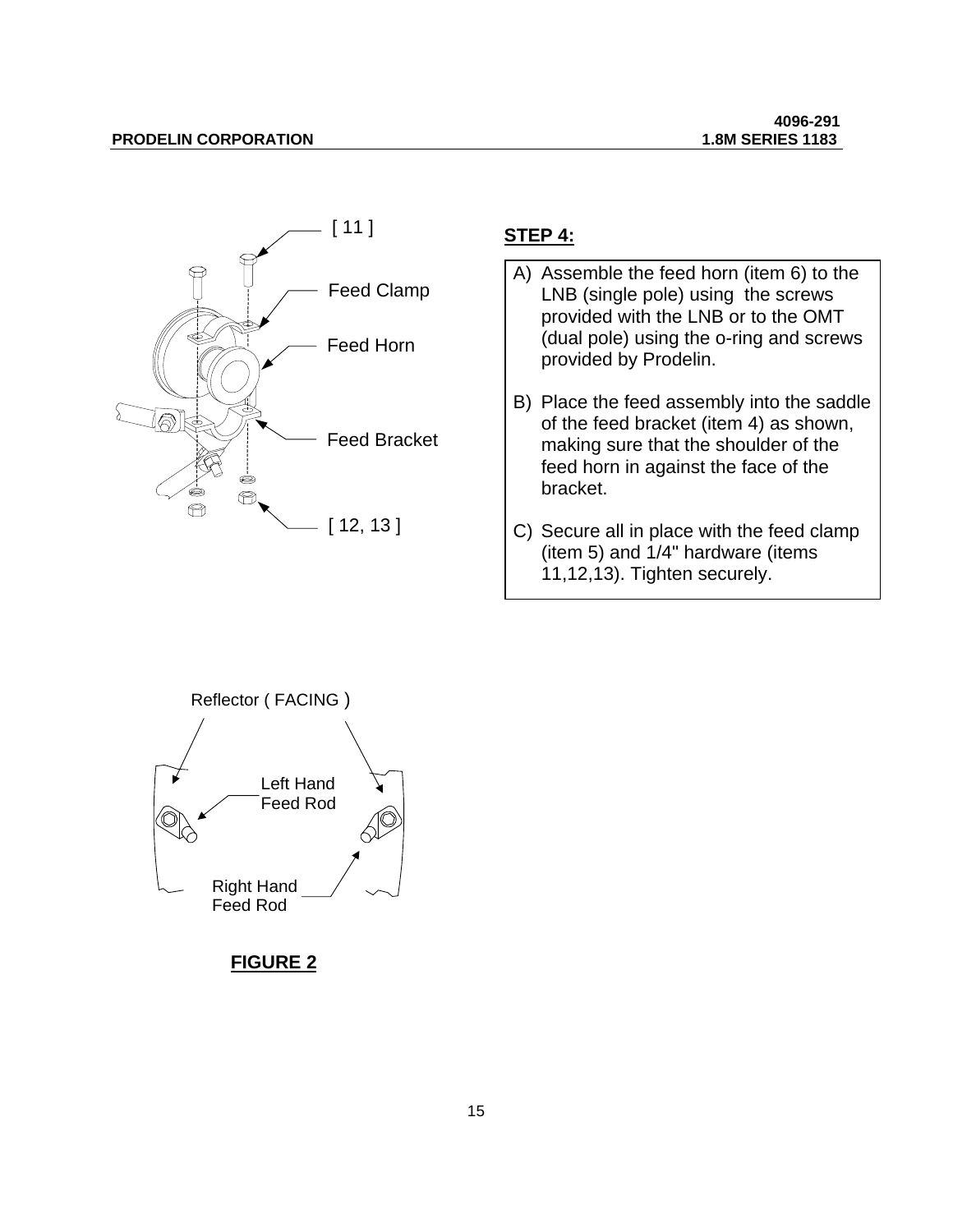



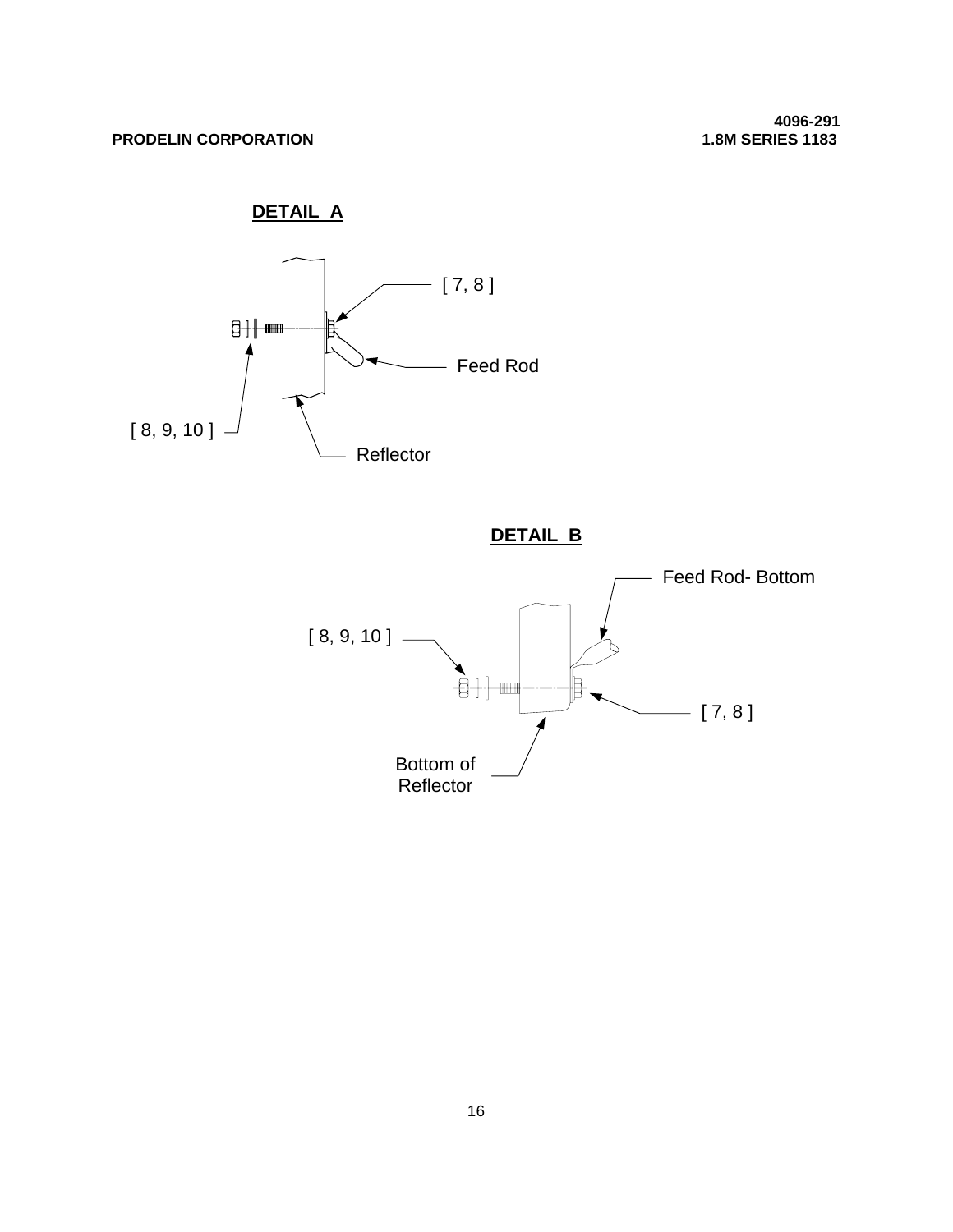### **SECTION IV ANTENNA POINTING**

### **4.0 ALIGNMENT TO SATELLITE**

The 1.8 meter offset reflector contains a  $22.3^\circ$  elevation offset look angle. Therefore, when the reflector aperture is perpendicular to the ground, the antenna is actually looking  $22.3^\circ$  in elevation. The lower back rib on the reflector is a Sight Reference Rib and can be used to read the correct elevation look angle.

- 1) Aligning to primary satellite: Place the inclinometer on the sight reference rib as shown in figure 3. This surface compensates for the  $22.3^{\circ}$  offset in the reflector, therefore a direct reading can be taken.
- 2) Raise or lower the antenna to find the desired elevation by turning the 5/8" nuts located on the elevation channel. Position the top nut so that it will not interfere with adjustment. Turn the bottom nut clockwise to increase elevation and counterclockwise to decrease elevation.
- 3) After the correct elevation angle is set, rotate the antenna in azimuth by loosening the six 1/2" set screws located on the canister and rotating the reflector assembly about the mast pipe until the correct signal is found.
- 4) Peak the antenna signal by fine adjustments made in both azimuth and elevation.
- 5) Tighten the four (6) 1/2" set screws in the canister.
- 6) Tighten all 5/8" hardware on the elevation adjustment rod and the reflector support tube.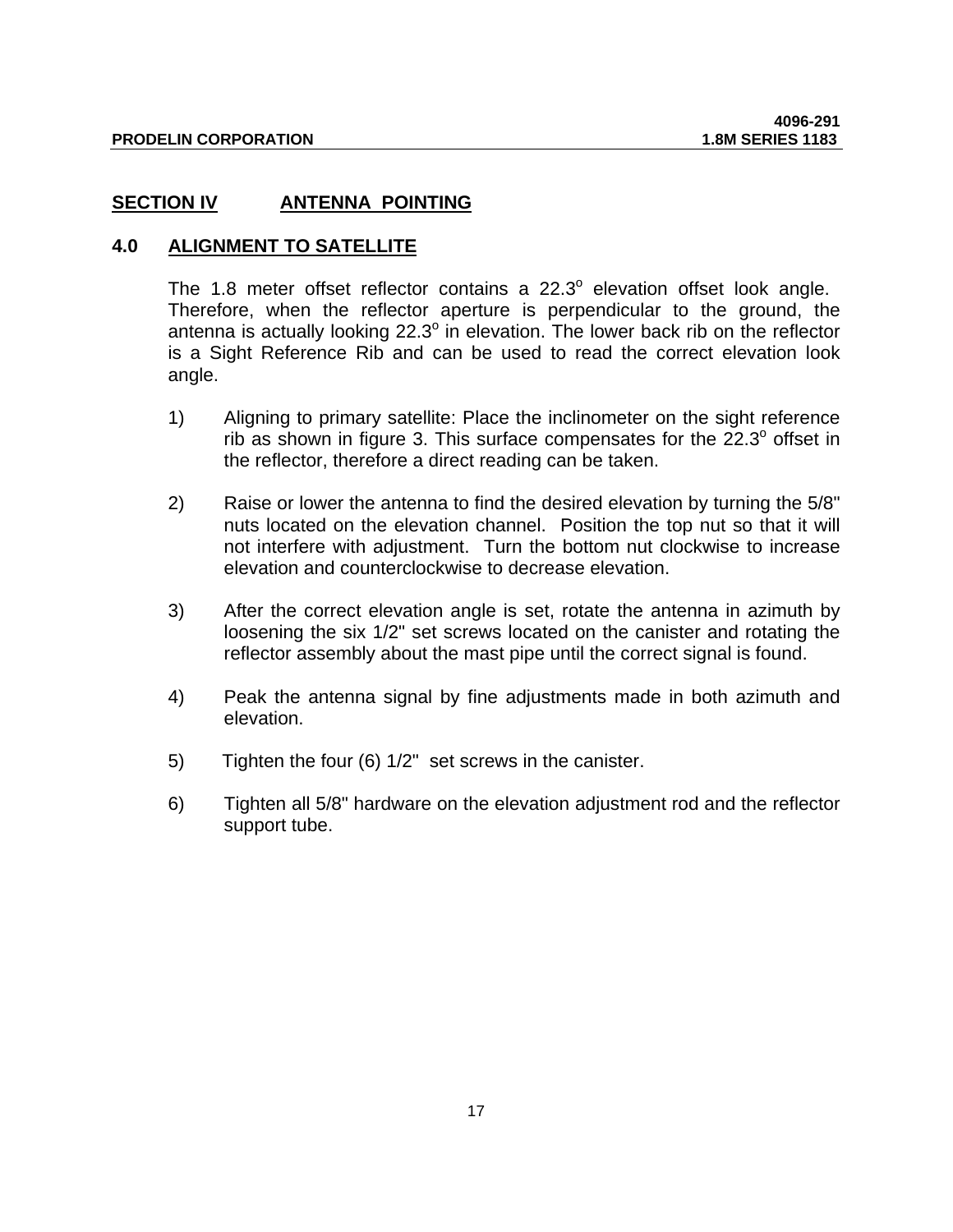

# **FIGURE 3**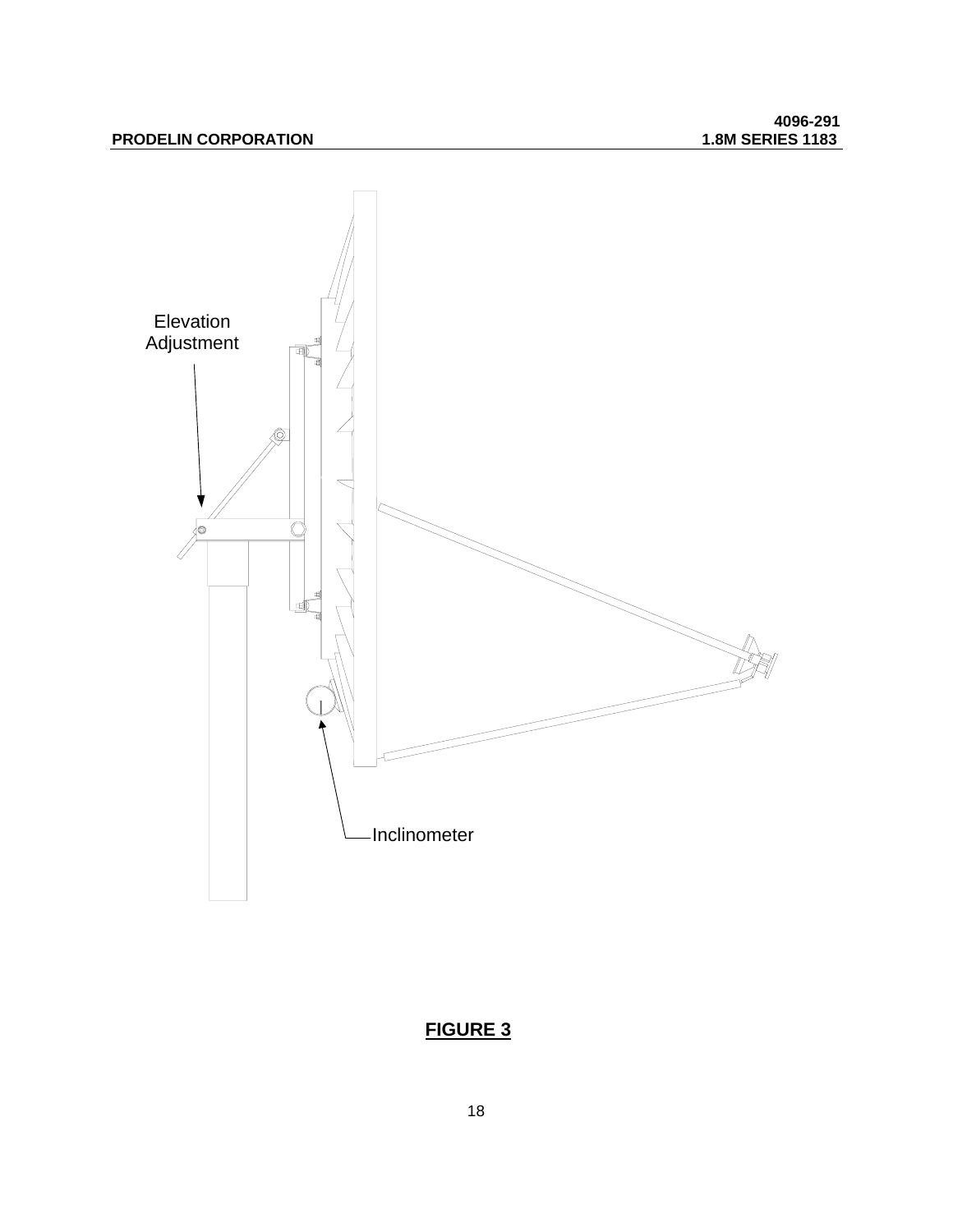### **SECTION V MAINTENANCE**

### **5.0 MAINTANANCE OVERVIEW**

After installation, the antenna requires only periodic inspection. It is anticipated that maintenance, if required, will be minimal and easily handled by a local or inhouse maintenance staff. The materials used in the construction of this Earth Station Antenna virtually eliminate any maintenance repairs.

### **5.1 PERIODIC INSPECTION**

It is suggested that a periodic inspection be performed at least every six months.

NOTE: After any very severe weather conditions, inspection of the antenna should be performed to determine if foreign objects have caused damage or if survival specifications have been exceeded.

This inspection should include the following:

- 1) Check all bolting locations all bolts should be tight.
- 2) Check all structural members repair or replace if damaged.
- 3) Check the foundation anchor bolts they must be secure and with no failure signs in foundation.
- 4) Check for corrosion on the reflector structure and mount.

### **5.2 REFLECTOR**

Prodelin's reflector does not require any maintenance. The composite construction of the reflector is virtually impervious to any damages that could be caused by weather or other atmospheric conditions.

It is only necessary to inspect for any physical damage done by vandalism or very severe weather conditions.

Should any damage be detected to a portion of the reflector, contact the Customer Service Department at Prodelin for recommendations involving reflector repair.